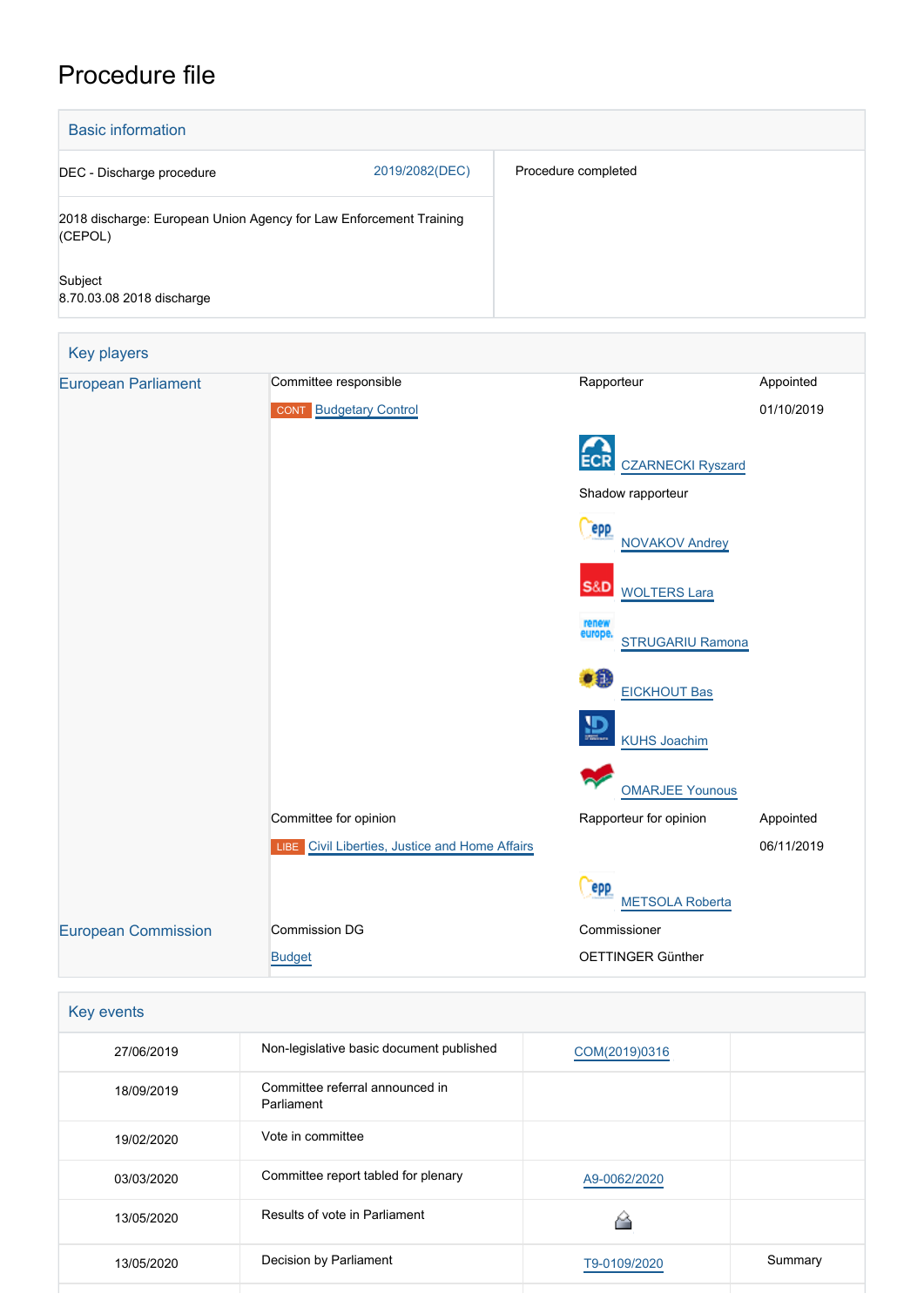| 13/05/2020 | End of procedure in Parliament          |  |
|------------|-----------------------------------------|--|
| 11/12/2020 | Final act published in Official Journal |  |

| <b>Technical information</b> |                           |
|------------------------------|---------------------------|
| Procedure reference          | 2019/2082(DEC)            |
| Procedure type               | DEC - Discharge procedure |
| Other legal basis            | Rules of Procedure EP 159 |
| Stage reached in procedure   | Procedure completed       |
| Committee dossier            | CONT/9/00835              |

## Documentation gateway

| Non-legislative basic document                         |             | COM(2019)0316 | 27/06/2019 | EC. |         |
|--------------------------------------------------------|-------------|---------------|------------|-----|---------|
| Committee draft report                                 |             | PE639.864     | 05/12/2019 | EP  |         |
| Committee opinion                                      | <b>LIBE</b> | PE643.082     | 21/01/2020 | EP  |         |
| Amendments tabled in committee                         |             | PE647.036     | 05/02/2020 | EP  |         |
| Supplementary non-legislative basic<br>document        |             | 05761/2020    | 06/02/2020 | CSL |         |
| Committee report tabled for plenary, single<br>reading |             | A9-0062/2020  | 03/03/2020 | EP  |         |
| Text adopted by Parliament, single reading             |             | T9-0109/2020  | 13/05/2020 | EP  | Summary |

## Final act

Budget 2020/1946 [OJ L 417 11.12.2020, p. 0329](https://eur-lex.europa.eu/legal-content/EN/TXT/?uri=OJ:L:2020:417:TOC)

# 2018 discharge: European Union Agency for Law Enforcement Training (CEPOL)

The European Parliament decided to grant discharge to the Executive Director of the European Union Agency for Law Enforcement Training (CEPOL) for the financial year 2018 and to approve the closure of the accounts for the financial year in question.

Noting that the Court of Auditors has stated that it has obtained reasonable assurances that the Agencys annual accounts for the financial year 2018 are reliable and that the underlying transactions are legal and regular, Parliament adopted by 495 votes to 193 with 5 abstentions, a resolution containing a series of recommendations, which form an integral part of the decision on discharge and which add to the general recommendations set out in the [resolution](https://oeil.secure.europarl.europa.eu/oeil/popups/ficheprocedure.do?lang=en&reference=2019/2098(DEC)) on performance, financial management and control of EU agencies:

#### Agencys financial statements

The final budget of the European Union Agency for Law Enforcement Training for the financial year 2018 was EUR 10 416 720 representing a decrease of 1.02 % compared to 2017.

#### Budget and financial management

Budget monitoring efforts during the financial year 2018 resulted in a budget implementation rate of 97.97 %, representing an increase of 0.88 % compared to 2017.Payment appropriations execution rate was 76.51 %, representing a decrease of 7.51 % compared to the previous year.

#### Other observations

Members also made a series of observations regarding performance, staff policy, procurement and internal controls.

#### In particular, they noted that:

- the Agency successfully delivered its mandate throughout 2018, and that in some cases it exceeded objectives set in its working programme for 2018;

- 2018 saw the launch of two new Union-funded projects, the EU/MENA Counter-Terrorism Training Partnership 2 and the Financial Investigation In-Service Training Western Balkan project, both of which demonstrate the Agencys increasing recognition as a key Union actor